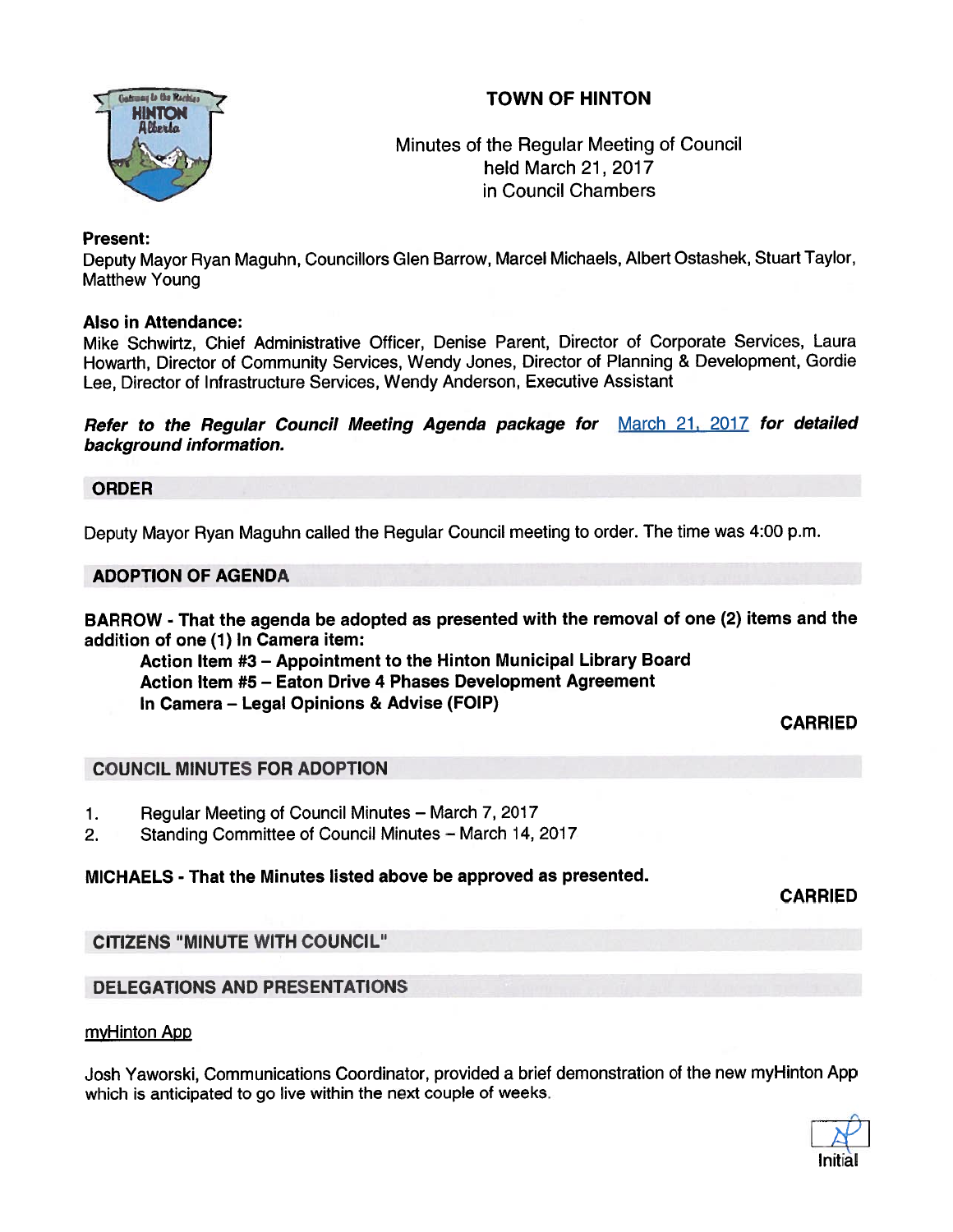## ACTION ITEMS

## 1. Formal Adoption of the WYRWMA 2017 Operating Budget

BARROW - That Council formally adopts the <sup>2077</sup> Operating Budget as recommended by the West Yellowhead Regional Waste Management Authority (WYRWMA)

CARRIED

## 2. Formal Adoption of the WYRWMA 2017 Capital Budget

YOUNG - That Council formally adopts the <sup>2077</sup> Capital Budget as recommended by the West Yellowhead Regional Waste Management Authority (WYRWMA)

CARRIED

3. Hinton Pulp, <sup>a</sup> Division of West Fraser Mills Property, Reguest for Municipal Property Tax Phase-In

BARROW - That Council approve entering into the agreemen<sup>t</sup> with Hinton Pulp, <sup>A</sup> Division of West Fraser Mills Ltd., for municipal property tax <sup>p</sup>hase in of \$33M capital investment in the Lignin Recovery Plant

CARRIED

TAYLOR — That Council direct Administration to bring an incentive based policy to cover large scale projects in the future to <sup>a</sup> Standing Committee meeting.

CARRIED

## INFORMATION ITEMS

1. Council Information Packages #1, #2 for March 21, 2017

YOUNG - That Council Information Packages #1 and #2 for March 21, <sup>2017</sup> be accepted for information.

CARRIED

## REPORTS FROM MAYOR, COUNCIL, CHIEF ADMINISTRATIVE OFFICER

1. Council Reporting (Training/Conferences/CEAC, Listening Teams, All Other Committees) Councillors reported on the various committees, meetings and activities they attended since the last Regular Council meeting and what they <sup>p</sup>lan on attending in the coming weeks.

BARROW — That Council reimburse the Hinton Fire Rescue Association from the Council Contingency Fund for \$274.05 for ice fees at the Recreation Centre.

CARRIED

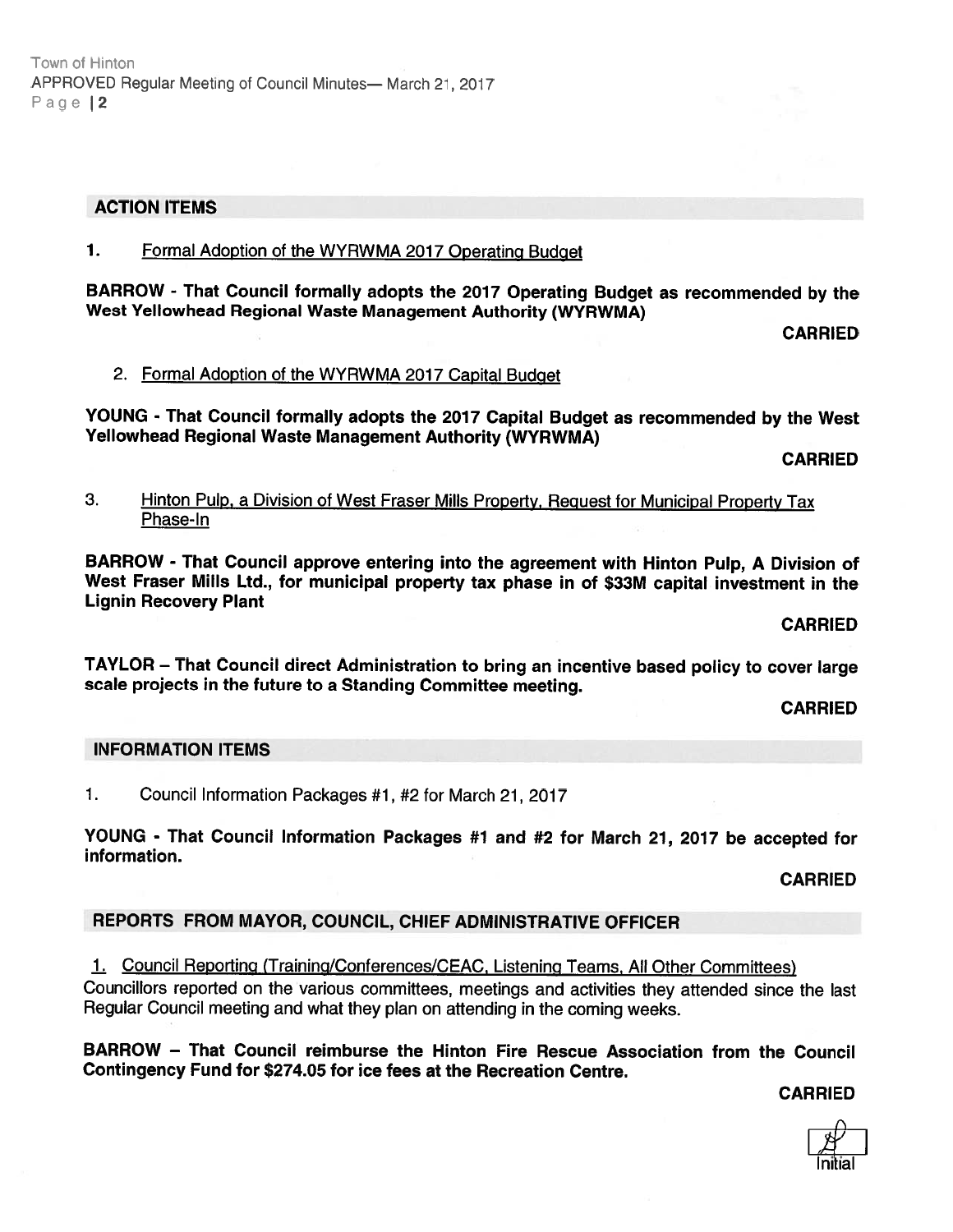Town at Hinton APPROVED Regular Meeting of Council Minutes— March 21, 2017 Page | 3

## 2. Councillor Information Requests (Email) There were no Councillor Information Requests received.

#### 3. Chief Administrative Officer Report

Chief Administrative Officer Mike Schwirtz provided an update on administrative matters.

#### MOVE IN CAMERA

| <b>MICHAELS</b> - That the Regular Council meeting move in camera.       | <b>CARRIED</b> |
|--------------------------------------------------------------------------|----------------|
| The time was 5:00 p.m.                                                   |                |
| <b>BARROW</b> - That Council extend the regular meeting past three hours | <b>CARRIED</b> |
| BARROW - That Regular Council meeting revert to regular session.         | <b>CARRIED</b> |
| The time was 7:08 p.m.                                                   |                |

#### ADJOURNMENT

OSTASHEK - That the Regular Meeting of Council adjourn.

The time was 7:09 p.m.

# **CARRIED** ţ. Mayor

Director of Corporate Services